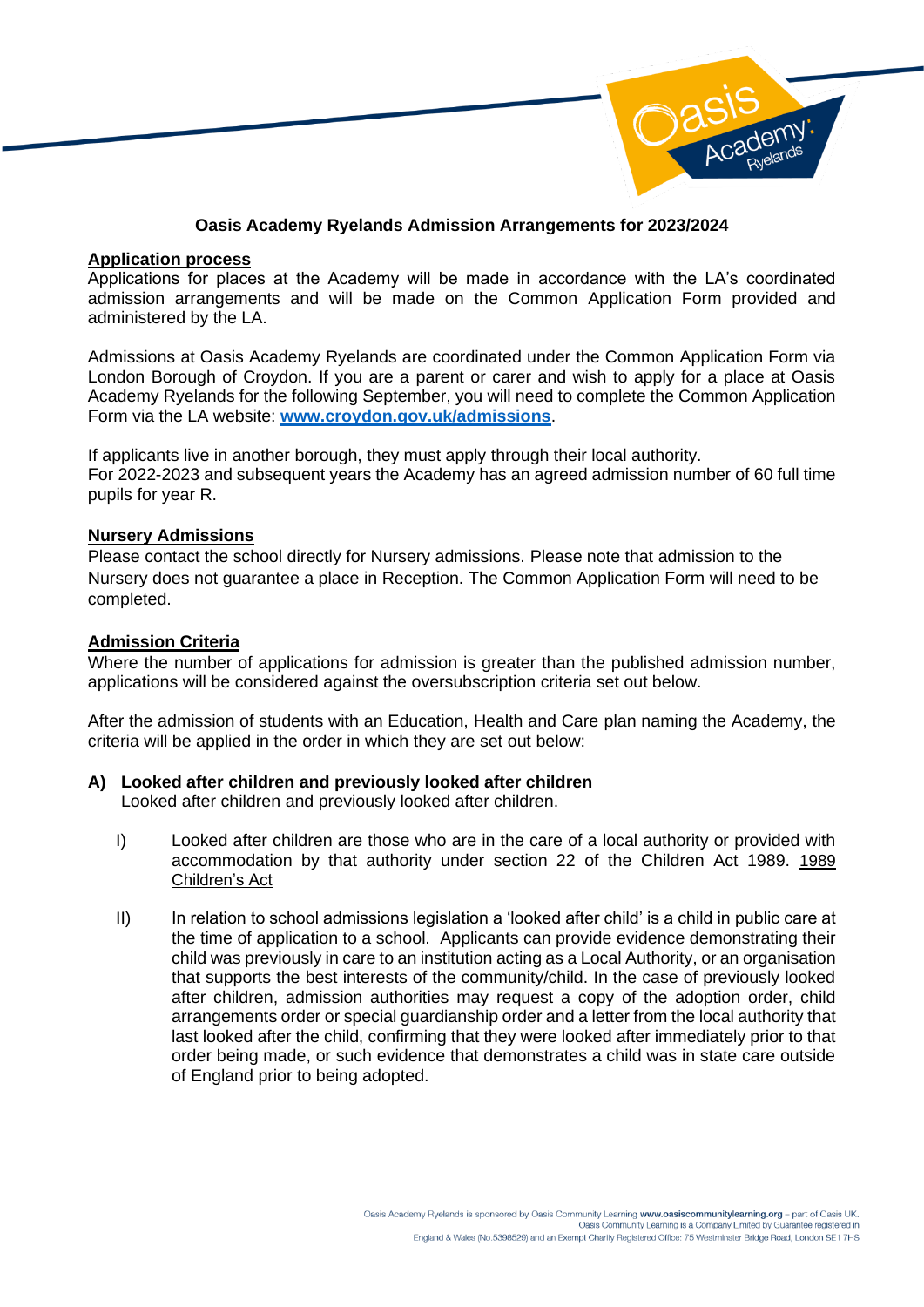

**B) Siblings: children with a brother or sister who is reasonably expected to be in attendance at the school at the time of enrolment of the new pupil**  A sibling is defined as a brother or sister, half brother or sister, step brother or sister, foster brother or sister or adopted brother or sister whose main residence is at the same address.

#### **C) Children of Staff Member**

Children whose parent is a member of staff who has been employed at the Academy for two or more years at the time at which the admission application is made, and/or has been recruited to fill a vacant post for which there is a demonstrable skill shortage.

**D) Distance: priority will be given to Children living closest to the school as measured in a direct line from the home address to the school***.* "Home" is defined as the address where the child normally resides as their only or principal residence. Addresses involving child minders (professional or relative), are excluded. Childminding arrangements cannot be taken into account when allocating places.

Parents will be asked to provide documentary evidence to confirm an address and parental responsibility. The LA should be notified of changes of address immediately. Failure to do so could result in the child being denied a place at a preferred school.

The distance will be measured in a straight line from the child's home address to the designated entrance(s) of the school using a computerised measuring system (GIS) and geographical reference points as provided by the National Land and Property Gazetteer (NLPG). Those living closer to the school will receive higher priority.

If a child lives in a shared property such as flats, the geographical references will determine the start point within the property boundaries to be used for distance calculation purposes.

#### **Tiebreaker**

In the event that the number of applications for places exceeds the number of places available after application of the admissions criteria, distance will be used to decide between applications. Where distance is the same for two or more applications the authority will use random allocation. If there are more applicants than there are places remaining within a particular category, random allocation will be used to allocate the final available place(s). Random allocation process will be independently verified.

#### **Twins/triplets or other multiple births for admission into an infant class**

If you are applying for places for twins, or children from a multiple birth, and there is only one place available at the Academy, legislation allows us to admit them all, i.e. all siblings from a multiple birth. The government's School Admissions Code does state that infant classes must not contain more than 30 pupils with a single school teacher, but the code considers multiple births to be an 'exceptional circumstance' and they can be admitted in excess of the published admission number. If you applying for a place for more than one child as a result of multiple births, you must complete a separate form for each child. This is only applicable if the first sibling of the multiple births qualifies for the one remaining place at the school.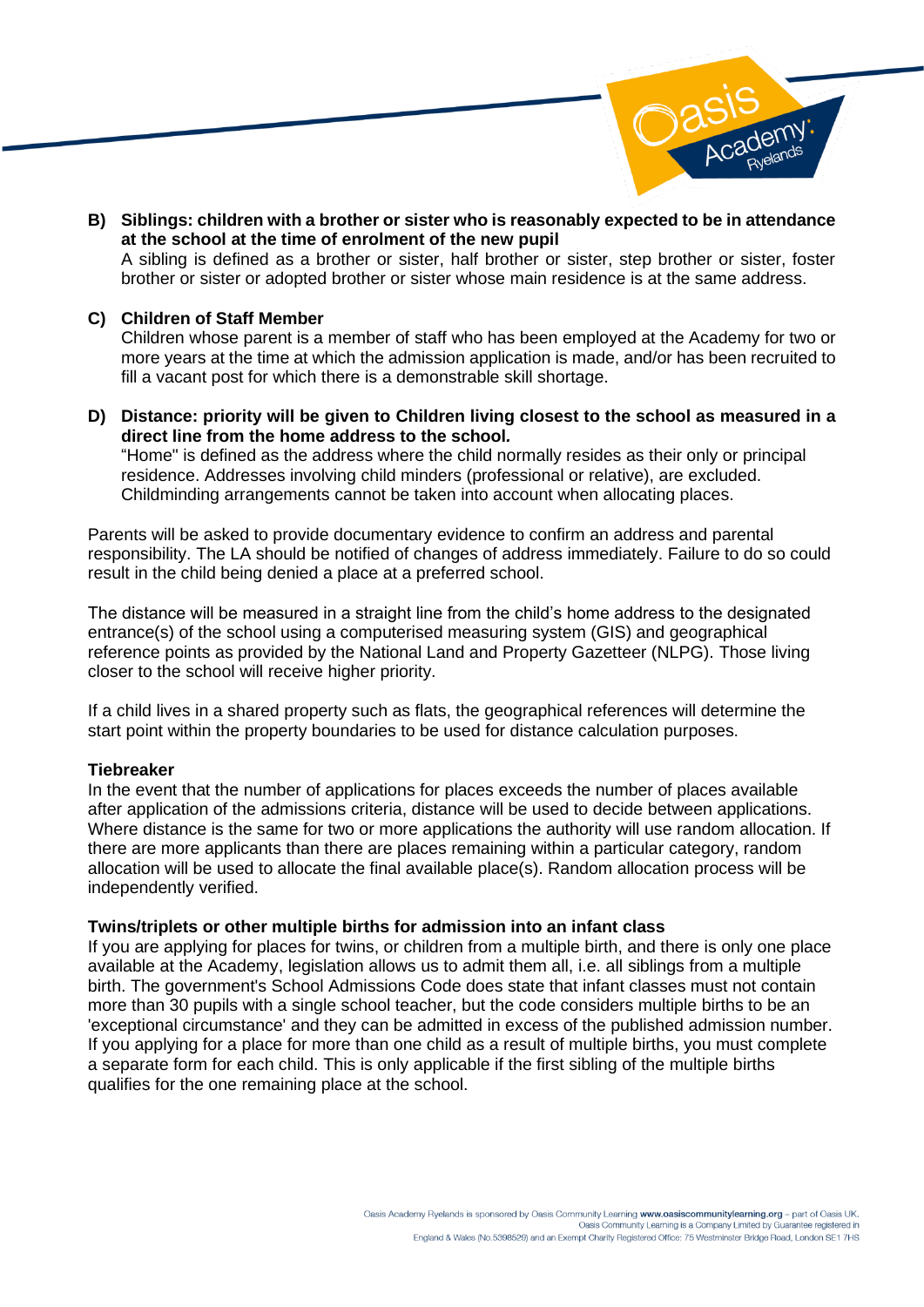

#### **Shared custody**

If parents share custody of a child, only one address must be provided in the application. It must be the address where the child normally resides, and the applying parent must prove the child's residency at this address, e.g. relevant court documents or the address where the child benefit is payable. If the child resides with each parent for an equal amount of time each week we will treat the address at which the child benefit is payable as the normal place of residence.

# **Waiting lists**

A waiting list will operate for at least one term after the admission date. This will be maintained by the LA. It will be open to any parent to ask for his or her child's name to be placed on the waiting list, following an unsuccessful application. Thereafter, applicants are required to complete the LA's 'In Year' application form it they wish to remain on the waiting list. 'In Year' waiting list are maintained for one academic year and applicants are required to reapply for each academic year.

## **Appeals**

Parents whose applications for admission to Reception is unsuccessful have the right to appeal to the independent appeal panel, under the School Standards & Framework Act 1998. The timetable for appeals and the appeal form can be found on our website www.oasisryelands.org. Appeals must be submitted on the appropriate form. You must include any evidence or supporting material with your appeal form and you MUST give the grounds for your appeal at the time you lodge your appeal form. The appeal form will not be accepted unless you state the grounds for your appeal. The form and any evidence and supporting material must be addressed to the School Admissions Appeal Panel at the school address, so that it is received by the date given on the timetable.

#### **Admission of children outside their normal age group**

Parents may request that their child is admitted outside their normal age group. When such a request is made, the academy trust will make a decision on the basis of the circumstances of the case and in the best interests of the child concerned, taking into account the views of the Principal and any supporting evidence provided by the parent. All requests to educate a child outside their normal year group should include written explanation of why this is necessary and where applicable, evidence of the child's circumstances from a relevant professional detailing the child's equational need which makes education outside the normal age group necessary. The school will decide whether or not the individual child's circumstances make this appropriate on educational ground.

# **Admission of children below compulsory school age and deferred entry to school**

The law states that children must attend school full-time from the beginning of the term after their fifth birthday. Whilst children normally start full-time school in the September after they are four, parents can opt to defer the child's start date until the beginning of the term after they are five, but they must take up the place within the same academic year. If you wish to do this, or you would like your child to start on a part-time basis, please contact the Principal. If your child's birthday is on or between 1 April to 31 August, and you want to defer entry until the beginning of the autumn term after their fifth birthday, you will lose any reception place offer, and will need to re-apply for a Year 1 place. Your child would therefore go straight into year 1 and miss reception class all together.